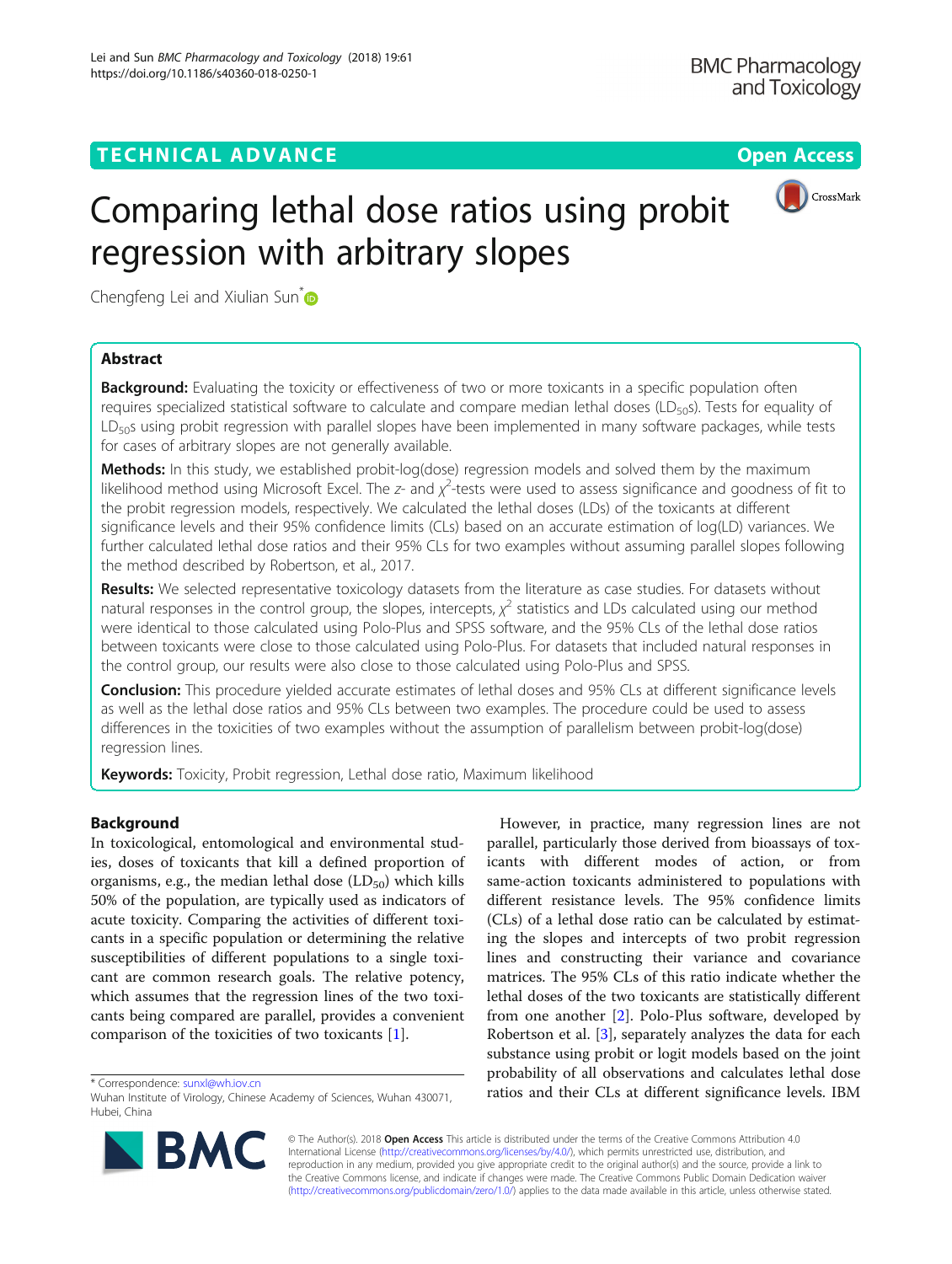<span id="page-1-0"></span>SPSS provides solution to calculate the lethal doses with 95% CLs based on probit or logit models, and also the relative median potency (RMP) assuming that the two regression lines are parallel [\[4\]](#page-9-0).

In this study, we calculated lethal doses and 95% CLs of toxicants at different significance levels, as well as the lethal dose ratio and its 95% CLs for two toxicants, from probit-log(dose) regression models constructed using the maximum likelihood method in Microsoft Excel. The effectiveness of this method was compared with that of Polo-Plus and IBM SPSS.

## Methods

# Construction of probit-log(dose) regression models for a single toxicant or population

For a population treated with serial doses  $(i)$  of a toxicant, in which  $n$  subjects were treated and  $r$  subjects exhibited a characteristic response to each dose, the empirical proportion  $(p\,\r)$  of responders was given by

$$
p_i^* = \frac{r_i}{n_i}.\tag{1}
$$

where  $i = 1$  to k and k indicated the number of toxicant doses.

If the characteristic response occurred in the control group (natural response) with proportion  $C$ , the proportions of responders were corrected using the Abbott equation for each treatment dose [[5\]](#page-9-0):

$$
p_i = \frac{p_i^* - c}{1 - c}.\tag{2}
$$

The corrected proportion  $(p_i)$  was then converted to a probit value  $(y_i)$  [[1](#page-9-0)]:

$$
y_i = \Phi^{-1}(p_i),\tag{3}
$$

which was calculated as  $y_i$  = NORM.S.INV( $p_i$ ) in Excel.

A provisional regression line between  $y_i$  and the logarithm of the dose  $(x_i)$  was established:

$$
y_i = \alpha_0 + \beta_0 x_i. \tag{4}
$$

In the regression equation,  $i = 1$  to *m*, where *m* is the number of toxicant doses at which the corrected proportion was not equal to 1 or 0. The intercept  $(\alpha_0)$  and slope  $(\beta_0)$  could be calculated by the least-squares procedure and were retrieved using the INTERCEPT( $y_i$ ,  $x_i$ ) and  $SLOPE(y_i, x_i)$  functions, respectively, in Excel.

We then calculated the expected probits (Y) for all dose sets, included those where the corrected proportion was 1 or 0:

$$
Y_i = \alpha_0 + \beta_0 x_i. \tag{5}
$$

In Eq.  $(5)$ ,  $i = 1$  to k.

We next calculated the expected response proportion  $(P_i)$  for each dose set [[1\]](#page-9-0).

$$
P_i = \Phi(Y_i) * (1 - C) + C,\tag{6}
$$

where  $\Phi(Y_i)$  returned the cumulative probability of the standard normal distribution corresponding to  $(Y_i)$ , obtainable using the NORM.S.DIST  $(Y_i)$  function in Excel, and C was the natural response proportion, if one existed, in Eq. (2).

The working probit  $(y_i)$  was calculated from the following eq. [1]:

$$
y_i = Y_i - \frac{P_i}{Z_i} + \frac{p_i}{Z_i},\tag{7}
$$

where

$$
Z_i = \frac{1}{\sqrt{2\pi}} e^{-0.5Y_i^2}.
$$
 (8)

An optimized set of expected probits was then derived from the linear regression equation of working probits weighted on  $x_i$ , with each  $y_i$  being assigned a weight,  $n_iw_i$ , where  $w_i$  was the weighting coefficient. This was calculated as previously described [\[1](#page-9-0)]

$$
w_i = \frac{Z_i^2}{\left(P_i + \frac{C}{1 - C}\right)(1 - P_i)},
$$
\n(9)

where C was the natural response proportion in Eq.  $(2)$ .

The slope  $\beta$  of the working probit-log<sub>10</sub>(dose) regression equation was

$$
\beta = \frac{\sum_{i=1}^{k} n_i w_i (x_i - \overline{x})(y_i - \overline{y})}{\sum_{i=1}^{k} n_i w_i (x_i - \overline{x})^2}.
$$
\n(10)

The intercept  $\alpha$  of the working probit regression equation was

$$
\alpha = \overline{y} - \beta \overline{x},\tag{11}
$$

where  $\bar{y}$  was the average of y and  $\bar{x}$  was the average of x:

$$
\overline{y} = \frac{\sum_{i=1}^{k} n_i w_i y_i}{\sum_{i=1}^{k} n_i w_i}, \overline{x} = \frac{\sum_{i=1}^{k} n_i w_i x_i}{\sum_{i=1}^{k} n_i w_i}.
$$
(12)

The standard error of  $\beta$  was [[1\]](#page-9-0)

$$
\sigma(\beta) = \sqrt{\frac{1}{\sum_{i=1}^{k} n_i (x_i - \overline{x})^2}},\tag{13}
$$

and the standard error of  $\alpha$  was [[6\]](#page-9-0)

$$
\sigma(\alpha) = \sqrt{\frac{1}{\sum_{i=1}^{k} n_i w_i} + \overline{x}^2 \sigma(\beta)^2}.
$$
 (14)

The  $\chi^2$  statistic of the probit regression equation was [[1\]](#page-9-0)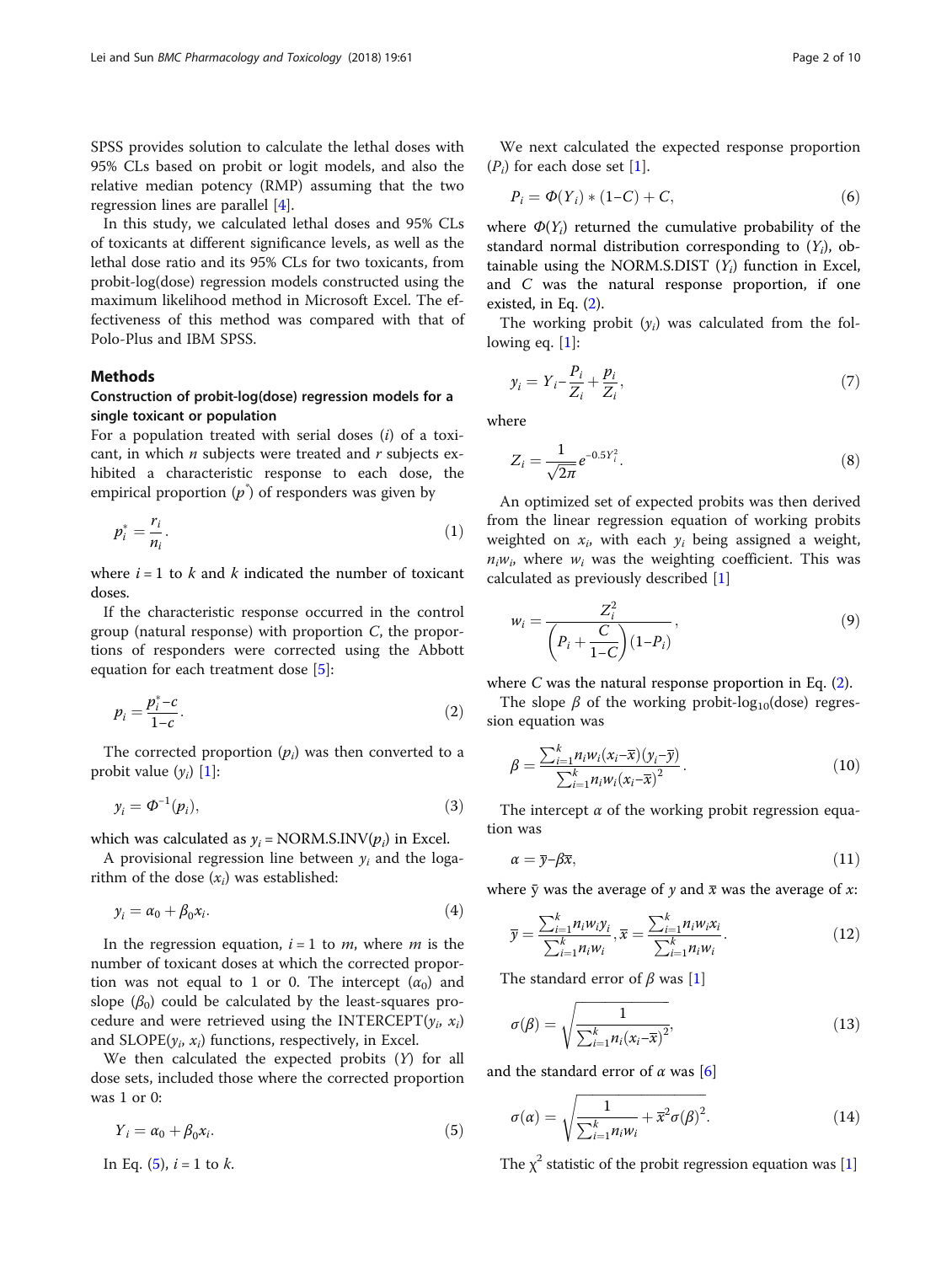<span id="page-2-0"></span>
$$
X^{2} = \sum_{i=1}^{k} \frac{n_{i}(p_{i} - P_{i})^{2}}{P_{i}(1 - P_{i})}.
$$
\n(15)

The significance level  $p$  of the  $\chi^2$  statistic was calculated as the right-tailed probability of the chi-squared distribution (CHISQ.DIST.RT) with  $k - 2$  degrees of freedom  $(d.f.)$ .

A significant  $\chi^2$  statistic ( $p < 0.05$ ) might indicate either that the population did not respond independently or that the fitted probit-log(dose) regression line did not adequately describe the dose-response relationship in the test samples.

To get an optimal fit of the probit- $log_{10}(dose)$  regression, we substituted  $\alpha$  and  $\beta$  for  $\alpha_0$  and  $\beta_0$  and repeated the calculations of Eq. [\(5](#page-1-0)) to Eq. (15) until a stable  $\chi^2$  appeared, indicating convergence. This procedure was a maximum likelihood (ML) method [\[1\]](#page-9-0).

The significance of the slope was assessed using the z test [\[7](#page-9-0)],

$$
Z = \frac{\beta}{\sigma(\beta)}\tag{16}
$$

If the absolute z-value was less than 1.96, the regression slope was not significant and the data were excluded from further analysis. Similarly, we might test the significance of the intercept  $(\alpha)$ .

The heterogeneity factor  $h$  of the regression equation was calculated to adjust for large  $\chi^2$ . h was defined as [\[1](#page-9-0)]

$$
h = \frac{\chi^2}{k - 2}.\tag{17}
$$

If  $h < 1$ , the model provided a good fit to the data. Otherwise, standardized residuals were plotted to identify outliers or other possible causes of poorness of fit [[8\]](#page-9-0). Each residual defined the difference between the observed  $r_i$  and the expected response number  $(n_iP_i)$  for each dose. The residuals were standardized by dividing them by their standard errors,  $\sqrt{n_iP_i(1-P_i)}$ . For models providing a good fit, the standardized residuals fell mostly between −2 and 2 [[8\]](#page-9-0). Standardized residuals distributed randomly showed no systematic patterns or tendencies toward positive or negative sign.

# Calculation of the lethal doses of toxicants or populations and their 95% CLs

In this step, we first calculated the logarithms of the doses  $(\theta_{\pi})$  at which levels of interest  $(\pi)$  gave the expected response proportion:

$$
\theta_{\pi} = \frac{y_{\pi} - a}{\beta} \tag{18}
$$

where  $y_{\pi}$  was the  $\pi^{\text{th}}$  percentile of the probit distribution curve calculated in Excel using NORM.S.INV $(\pi)$  for the probit distribution. For example, if  $\pi = 10$ , 50, 90 and 99,  $y_{\pi}$  was calculated as – 1.282, 0, 1.282 and 2.326.

The  $\pi^{\text{th}}$  lethal dose was then calculated as

$$
LD_{\pi} = 10^{\theta_{\pi}}.\tag{19}
$$

The standard error of  $\theta_{\pi}$ ,  $\sigma(\theta_{\pi})$ , was given by [\[1](#page-9-0)]

$$
\sigma(\theta_{\pi}) = \frac{1}{\beta} \sqrt{\frac{1}{\sum_{i=1}^{k} n_i w_i} + \frac{(\theta_{\pi} - \overline{x})^2}{\sum_{i=1}^{k} n_i w_i (x_i - \overline{x})^2}}.
$$
(20)

The 95% CL of the  $LD_{\pi}$  was then given as

$$
10^{\theta_{\pi} \pm t_{0.05, k-2}\sigma(\theta_{\pi})}.
$$
 (21)

 $t_{0.05, k-2}$  returned the two-tailed inverse of the Student's *t*-distribution at  $\alpha = 0.05$  with  $d.f. = k - 2$  $[T.INV.2 T(0.05, k-2)].$ 

The g value could be calculated to adjust if the confidence limits were valid. The g value was given as  $[9]$  $[9]$ :

$$
g = \frac{t^2 \sigma(\beta)^2}{\beta^2} h^*.
$$
\n(22)

If  $p(x^2)$  was less than 0.15,  $t = 1.96$  and  $h^* = 1$ ; otherwise,  $h^* = h$  and  $t = t_{0.05, k-2}$  [[4\]](#page-9-0). If g exceeded 1, the CLs for the  $LD_{\pi}$  did not have practical importance [\[1](#page-9-0)].

The above steps were repeated to determine all parameters for the second toxicant for the same population, or the same toxicant in the second population.

# Comparison of lethal dose ratios of two toxicants or populations

If there were  $l$  toxicants or populations in the experiment, then we compared the  $LD_{\pi}$  values of the first (as a reference) to those of others. We first calculated the difference between the log(doses) yielding the expected response proportions  $(\pi^{\text{th}})$  percentile) for toxicants or populations 1 and j (j = 2 to l),  $\theta_{\pi} = \theta_{\pi} - \theta_{\pi}$ . Its standard error was given by [[2\]](#page-9-0)

$$
\sigma(\theta_{\pi 1j}) = \sqrt{\sigma(\theta_{\pi 1})^2 + \sigma(\theta_{\pi j})^2}.
$$
 (23)

The ratio of the two lethal doses was then given as

$$
Ratio(1j) = 10^{\theta_{n1} - \theta_{nj}}, \qquad (24)
$$

and the 95% CLs were

$$
10^{\theta_{\pi 1 j} \pm 1.96\sigma\left(\theta_{\pi 1 j}\right)}.
$$
\n<sup>(25)</sup>

If the 95% CLs of this ratio excluded 1.0, the lethal doses of the two toxicants or populations were significantly different; otherwise, there was no evidence to reject the null hypothesis of equal LDs [\[2](#page-9-0)].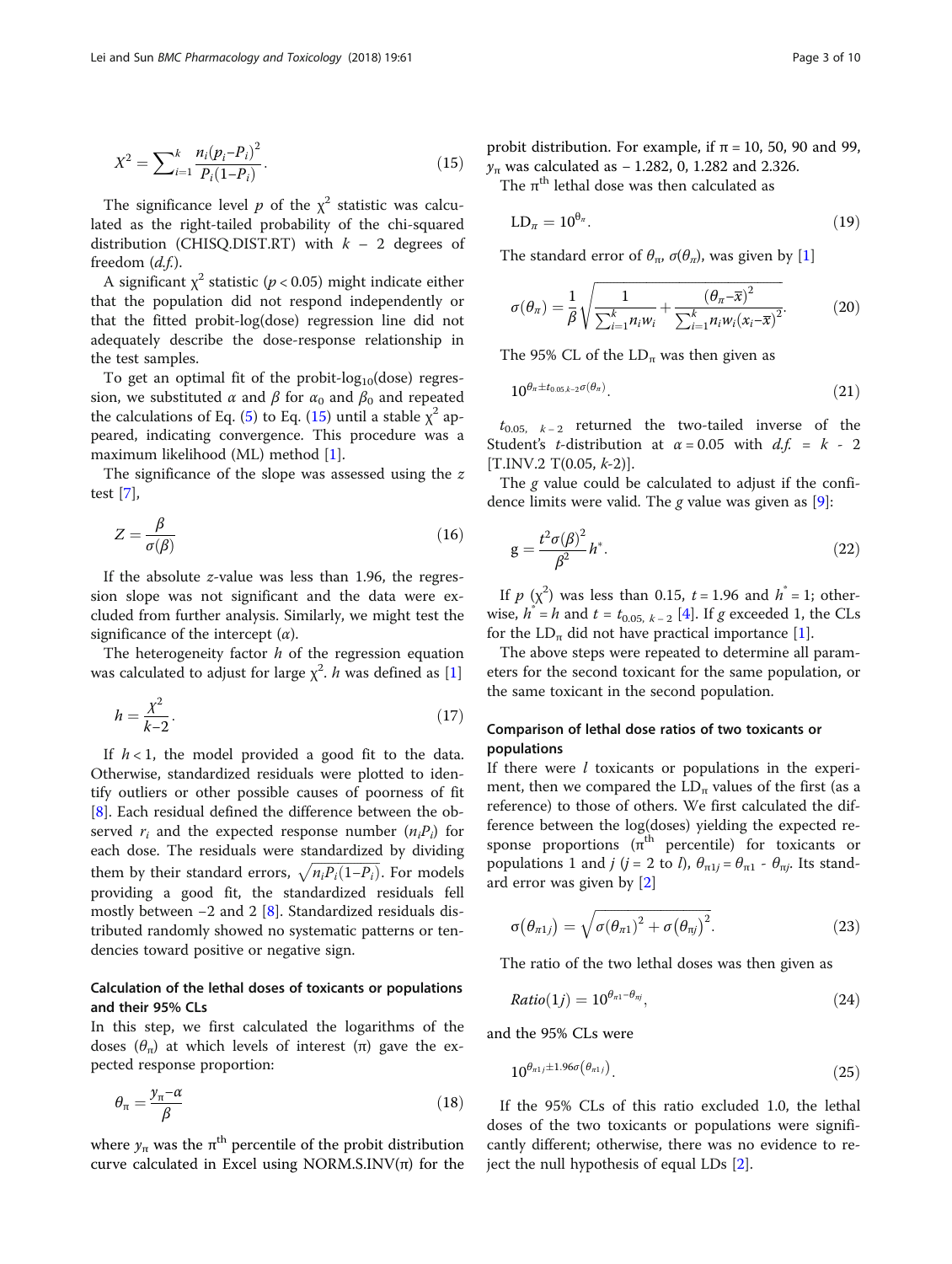## Test for parallelism of the two regression equations

Although the above procedures did not assume equal slopes of the two regression lines, the specific  $LD_{\pi}$  level used depended on the parallelism of the regression lines. To examine parallelism of the two regression lines, we used the  $z$ -test  $[10]$  $[10]$ :

$$
z = \frac{\left|\beta_1 - \beta_j\right|}{\sqrt{\sigma(\beta_1)^2 + \sigma(\beta_j)^2}}.
$$
\n(26)

If the absolute z-value exceeded 1.96, the two regressions were non-parallel; otherwise, they were parallel.

## Case studies

The above procedures might be executed on an Excel (version 2010 or higher) spreadsheet (provided as an Additional file [1](#page-9-0)). To compare the results of the ML procedure in Excel with those of Polo-Plus and SPSS, we extracted bioassay data from the literature: (1) chrysanthemum aphids dosed with Rotenone, Deguelin, and a mixture of these two substances  $[11]$  $[11]$ ,  $(2)$  three populations, Fairfax, Pixley and Schaefer, of the pest bug "Wicked Witch of the West" dosed with deltamethrin [[12\]](#page-9-0), and (3) two populations, BugRes and BugLab, of Godfather larvae dosed with pyrethroid [[2](#page-9-0)] (Table 1).

## Results

# Slopes, intercepts and significance testing of probitlog(dose) models fitted to the example data

When we implemented the ML procedure to solve the probit-log(dose) equations for the three sample data in Excel, for the datasets in which there was no natural response (e.g., Rotenone, Deguelin, Mixture, Fairfax and Schaefer), the slope  $(\beta)$  and intercept  $(\alpha)$ estimates of the converged probit-log(dose) regression were identical to those calculated using Polo-Plus and SPSS (with two methods,  $SPSS<sup>1</sup>$  and  $SPSS<sup>2</sup>$ , to include the natural response proportion,  $C$ , by inputting the value of  $C$  and calculating it from the data, respectively) (Table [2\)](#page-4-0). The standard errors of both  $\beta$  and  $\alpha$ , calculated by Eq. [\(13\)](#page-1-0) and Eq. ([14](#page-1-0)), were close but not identical to those calculated using Polo-Plus and SPSS (Table [2\)](#page-4-0). When the data sets included natural responses (e.g., Pixley, BugRes and BugLab),  $β$  and  $α$ , as well as their standard errors, were close to those produced by Polo-plus and SPSS. The results of our method and Polo-Plus were closer to those calculated using  $SPSS<sup>1</sup>$  method than those calculated using  $SPSS<sup>2</sup>$  method (Table [2,](#page-4-0) Bold items).

The probit-log(dose) regression model assumes a linear relationship between the logarithm of serial doses and the probit of the response proportions. When  $z$ -tests (this study and SPSS) or the  $t$ -ratios (Polo-Plus) were used to evaluate the significance of

Toxicant [[11](#page-9-0)] Dose  $n^a$   $r^b$ Population [\[12\]](#page-9-0) Dose n r Population [\[2](#page-9-0)] Dose n r Rotenone 2.6 50 6 Fairfax 0 30 0 BugRes 0 60 3 3.8 48 16 2 48 12 3 60 9 5.1 46 24 3 50 15 10 60 19 7.7 49 42 5 50 31 20 60 32 10.2 50 44 7 48 31 40 60 38 Deguelin 5.1 49 16 10 59 52 50 60 46 10.0 48 18 Schaefer 0 60 0 BugLab 0 60 5 20.4 48 34 2 60 15 0.03 30 7 30.2 49 47 3 120 41 0.1 30 7 40.7 50 47 50 5 60 39 5 0.3 30 6 50.1 48 48 10 120 110 1 30 3 Mixture<sup>c</sup> 2.5 47 7 50 120 119 3 30 3 5.1 46 22 Pixley 0 359 7 7 30 10 10.0 46 27 10 70 22 10 60 32 15.1 48 38 20 70 38 15 30 22 20.4 46 43 30 50 38 20 30 30 25.1 50 48 50 50 48

Table 1 Selected bioassay data for toxicants in experimental populations

 $a_n$  was the total number of subjects administrated at each dose being the number of subjects ophibited a characteristic response

 $<sup>b</sup>r$  was the number of subjects exhibited a characteristic response to each dose</sup>

"Mixture" was a mixture of Rotenone and Deguelin at 1:1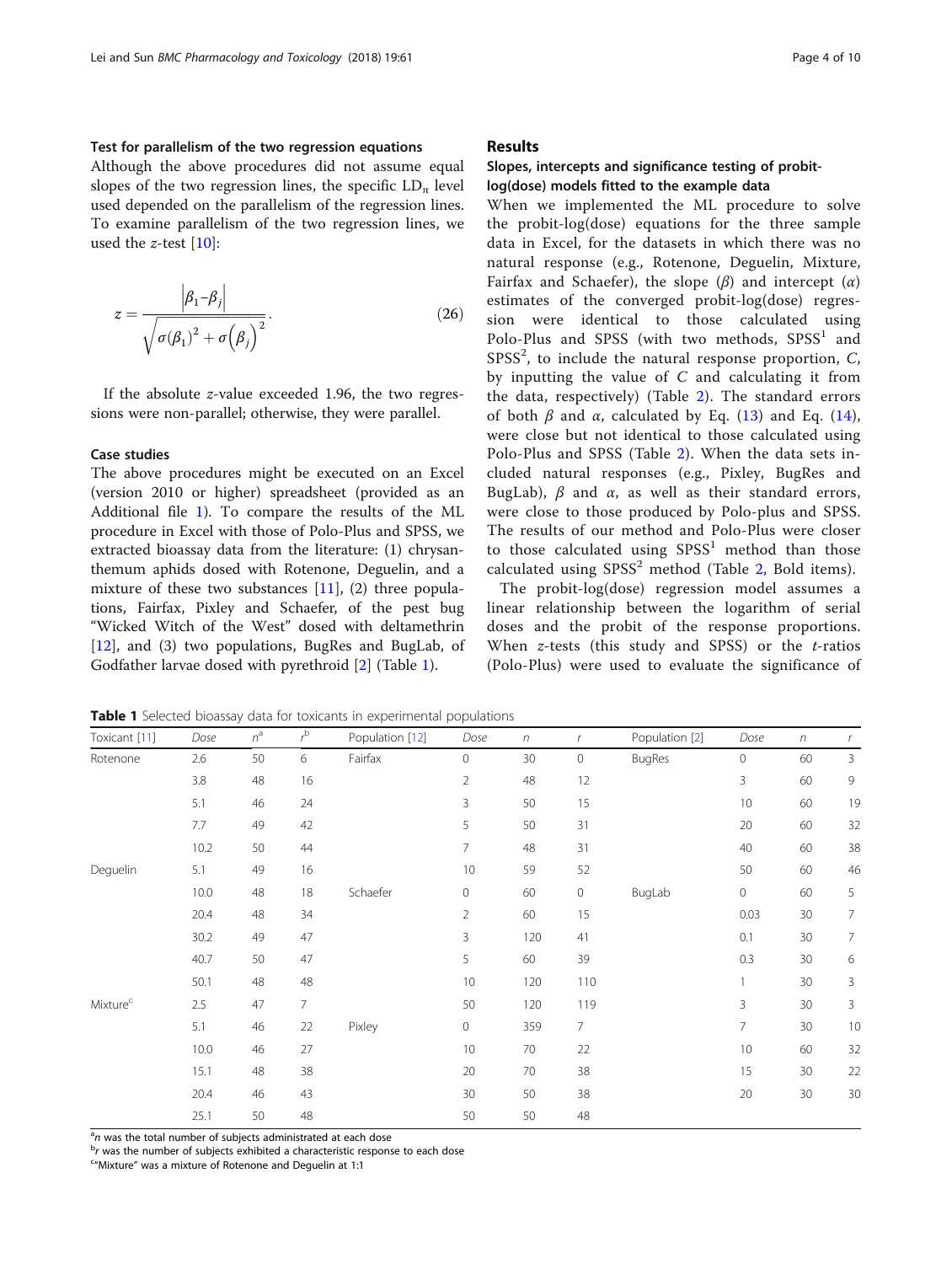|          | Example             | Estimates |           |                    |             |       | Standard error $(\sigma)$ |                    |                    | $z^{\rm b}$ |           |                    |                    |
|----------|---------------------|-----------|-----------|--------------------|-------------|-------|---------------------------|--------------------|--------------------|-------------|-----------|--------------------|--------------------|
|          |                     | Excel     | Polo-Plus | SPSS <sup>1a</sup> | $SPSS^{2a}$ | Excel | Polo-Plus                 | SPSS <sup>1a</sup> | SPSS <sup>2a</sup> | Excel       | Polo-Plus | SPSS <sup>1a</sup> | SPSS <sup>2a</sup> |
| β        | Rotenone            | 4.213     | 4.213     | 4.213              | 4.213       | 0.481 | 0.478                     | 0.478              | 0.478              | 8.767       | 8.809     | 8.809              | 8.809              |
|          | Deguelin            | 2.633     | 2.633     | 2.633              | 2.633       | 0.279 | 0.279                     | 0.279              | 0.279              | 9.434       | 9.421     | 9.421              | 9.421              |
|          | Mixture             | 2.533     | 2.533     | 2.533              | 2.533       | 0.269 | 0.272                     | 0.272              | 0.272              | 9.400       | 9.320     | 9.320              | 9.320              |
|          | Fairfax             | 2.598     | 2.598     | 2.598              | 2.598       | 0.352 | 0.353                     | 0.353              | 0.353              | 7.370       | 7.369     | 7.369              | 7.369              |
|          | Schaefer            | 2.812     | 2.812     | 2.812              | 2.812       | 0.281 | 0.273                     | 0.273              | 0.273              | 9.999       | 10.282    | 10.282             | 10.282             |
|          | Pixley <sup>C</sup> | 2.982     | 2.917     | 2.915              | 4.897       | 0.401 | 0.402                     | 0.401              | 1.200              | 9.999       | 7.248     | 7.264              | 4.080              |
|          | <b>BugRes</b>       | 1.730     | 1.551     | 1.545              | 1.703       | 0.270 | 0.252                     | 0.229              | 0.532              | 6.402       | 6.148     | 6.736              | 3.202              |
|          | BugLab              | 5.541     | 5.461     | 4.941              | 3.631       | 0.960 | 1.062                     | 0.948              | 0.716              | 5.771       | 5.142     | 5.215              | 5.071              |
| $\alpha$ | Rotenone            | $-2.887$  | $-2.887$  | $-2.887$           | $-2.887$    | 0.351 | 0.350                     | 0.350              | 0.350              | $-8.225$    | $-8.247$  | $-8.247$           | $-8.247$           |
|          | Deguelin            | $-2.622$  | $-2.622$  | $-2.622$           | $-2.622$    | 0.342 | 0.339                     | 0.339              | 0.339              | $-7.670$    | $-7.743$  | $-7.743$           | $-7.743$           |
|          | Mixture             | $-2.036$  | $-2.036$  | $-2.036$           | $-2.036$    | 0.271 | 0.272                     | 0.272              | 0.272              | $-7.519$    | $-7.491$  | $-7.491$           | $-7.491$           |
|          | Fairfax             | $-1.603$  | $-1.603$  | $-1.603$           | $-1.603$    | 0.250 | 0.249                     | 0.249              | 0.249              | $-6.413$    | $-6.435$  | $-6.435$           | $-6.435$           |
|          | Schaefer            | $-1.622$  | $-1.622$  | $-1.622$           | $-1.622$    | 0.190 | 0.186                     | 0.186              | 0.186              | $-8.530$    | $-8.728$  | $-8.728$           | $-8.728$           |
|          | Pixley <sup>c</sup> | $-3.666$  | $-3.556$  | $-3.552$           | $-6.778$    | 0.531 | 0.529                     | 0.527              | 1.832              | $-6.903$    | $-6.719$  | $-6.741$           | $-3.699$           |
|          | <b>BugRes</b>       | $-2.387$  | $-2.064$  | $-2.053$           | $-2.338$    | 0.384 | 0.367                     | 0.315              | 0.908              | $-6.218$    | $-5.618$  | $-6.512$           | $-2.575$           |
|          | <b>BugLab</b>       | $-5.690$  | $-5.587$  | $-4.935$           | $-3.640$    | 1.028 | 1.141                     | 0.997              | 0.754              | $-5.535$    | $-4.897$  | $-4.951$           | $-4.826$           |

<span id="page-4-0"></span>Table 2 Slopes, intercepts and results of significance testing for the example data fitted to the probit-log(dose) regression models using the ML procedure (Excel), Polo-Plus and SPSS

<sup>a</sup>SPSS includes the natural responses proportion (C) by two methods: 1, inputting the value of C; and 2, calculating the corrected p from the data. The d.f. =  $k - 2$ in method 1, while it was k-3 in method 2<br><sup>b</sup>Polo-Plus used the *t-*ratio to test the significance of the linear regression. The significance criterion for the *t-*ratio (α = 0.05) was 1.96 (*t-*distribution with *d.f.* =

This significance level was identical to that of the z test

Bold items indicated the data sets included natural responses

the regressions, all z values and t-ratios for both  $\beta$ and  $\alpha$  estimates calculated using all four methods exceeded 1.96 (Table 2), indicating that all regression parameters were significant. If the z-value for the slope was less than 1.96, the regression model would be insignificant and the dataset should be excluded from further analysis.

#### Goodness-of-fits of the probit-log(dose) regressions

While z-tests evaluated whether a linear relationship existed between the probits and the log(dose),  $\chi^2$  tests are usually used to test the goodness-of-fit of the log(dose)-probit regression model. For datasets that did not include natural responses, the  $\chi^2$  and h values calculated in this study were identical to those calculated using Polo-Plus and SPSS (Table [3](#page-5-0)). When the datasets included natural responses, the  $\chi^2$  and h values were close to those produced by Polo-plus and SPSS. Again, the results of our method and Polo-Plus were closer to those calculated using  $SPSS<sup>1</sup>$  method than those calculated using  $SPSS<sup>2</sup>$  method (Table [3](#page-5-0), Bold items).

For some datasets,  $\chi^2$  was not significant but h was greater than 1 (Table [3](#page-5-0)). When standardized residuals were plotted against log(doses), one or more outliers were observed (outside the bounds of − 2 to 2) in the Schaefer and BugLab data. For the BugLab data especially, the standardized residuals were not distributed randomly and showed a tendency toward positive sign (Fig. [1\)](#page-5-0), indicating that this data should be fitted using other models [[13\]](#page-9-0).

## $LD_{10}$ ,  $LD_{50}$ ,  $LD_{90}$  and  $LD_{99}$  estimates with 95% CLs

We further compared the  $LD_{\pi}s$  and their 95% CLs calculated using these four methods. For datasets that did not include natural responses, the  $LD_{\pi}$ s calculated in this study were identical to those calculated using Polo-Plus and SPSS, and the 95% CLs of  $LD_{\pi}$ s calculated using our method were close but not identical to those produced by Polo-Plus and SPSS (Table [4](#page-6-0)). For datasets that included natural responses, the  $LD_{\pi}s$ and their 95% CLs were close but not identical to those calculated using Polo-plus and SPSS. The results of our method and Polo-plus were closer to those calculated using  $SPSS<sup>1</sup>$  method than those calculated using  $SPSS<sup>2</sup>$  method (Table [4](#page-6-0), Bold items).

#### Comparison of lethal dose ratios between two samples

For datasets that did not include natural responses, the  $LD_{\pi}$  ratios calculated using our method were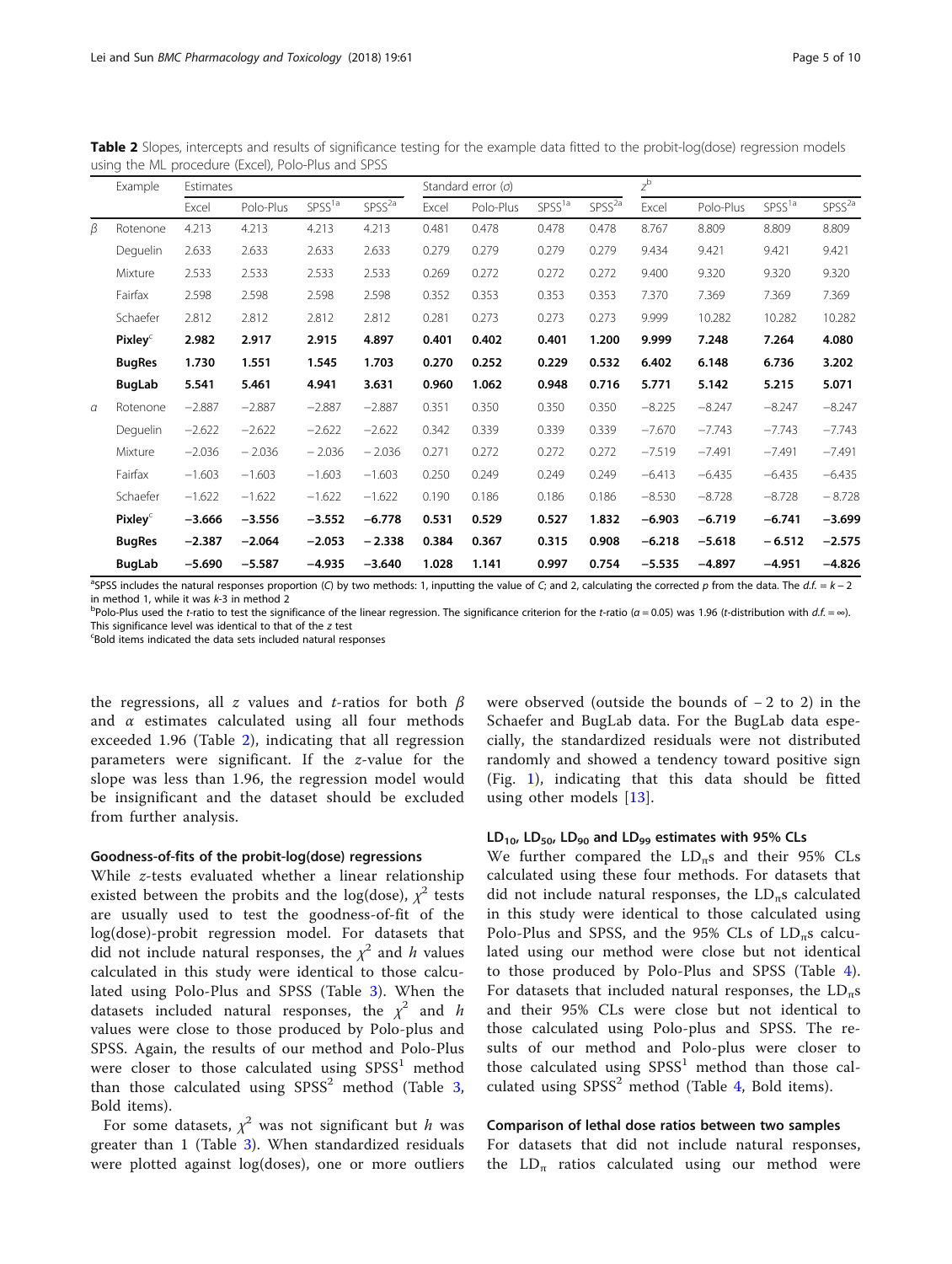| Examples            |                       |                       |                       |                       |       | $h^{\rm b}$ |                    |                    |       |
|---------------------|-----------------------|-----------------------|-----------------------|-----------------------|-------|-------------|--------------------|--------------------|-------|
|                     | Excel                 | Polo-Plus             | SPSS <sup>1a</sup>    | SPSS <sup>2a</sup>    | Excel | Polo-Plus   | SPSS <sup>1a</sup> | SPSS <sup>2a</sup> | Excel |
| Rotenone            | 1.729                 | 1.729                 | 1.729                 | 1.729                 | 0.576 | 0.576       | 0.576              | 0.576              | 0.050 |
| Deguelin            | 12.026 <sup>d</sup>   | 12.026 <sup>d</sup>   | 12.026 <sup>d</sup>   | 12.026 <sup>d</sup>   | 3.006 | 3.006       | 3.006              | 3.006              | 0.260 |
| Mixture             | 4.995                 | 4.995                 | 4.995                 | 4.995                 | 1.249 | 1.249       | 1.249              | 1.249              | 0.043 |
| Fairfax             | 3.754                 | 3.754                 | 3.754                 | 3.754                 | 1.251 | 1.251       | 1.251              | 1.251              | 0.071 |
| Schaefer            | $11.384$ <sup>d</sup> | $11.384$ <sup>d</sup> | $11.384$ <sup>d</sup> | $11.384$ <sup>d</sup> | 3.795 | 3.795       | 3.795              | 3.795              | 0.384 |
| Pixley <sup>e</sup> | 2.671                 | 2.708                 | 2.712                 | 0.064                 | 1.335 | 1.354       | 1.356              | 0.032              | 0.069 |
| <b>BugRes</b>       | 1.382                 | 1.358                 | 1.362                 | 1.266                 | 0.461 | 0.453       | 0.454              | 0.633              | 0.094 |
| BugLab              | 13.555                | 11.081                | 27.454                | 10.181                | 1.936 | 1.583       | 3.922              | 1.697              | 0.325 |

<span id="page-5-0"></span>Table 3 Goodness-of-fit of the probit-log(dose) regression models calculated from the example data using the ML procedure (Excel), Polo-Plus and SPSS

<sup>a</sup>SPSS includes the natural responses proportion by inputting the value of C, and SPSS calculates the corrected p from the data behavior of the corrected p from the data behavior of the proportion of the strategy of the

 $h$ , heterogeneity factor (see Eq.([17\)](#page-2-0)). SPSS did not give h. To compare the results from this study and Polo-Plus, it was shown as  $h = \chi^2/d$ .f. here

<sup>c</sup>The g value was calculated as Eq.([22\)](#page-2-0). Polo-Plus and SPSS did not calculate the g values

 $\sigma_{\chi}^{d}$  indicated the goodness-of-fit test was significant at  $\alpha$  = 0.05 exploiting the data sets included natural responses

eBold items indicated the data sets included natural responses

identical to those calculated using Polo-Plus and their 95% CLs were also close. For datasets that included natural responses,  $LD_{\pi}$  ratios and their 95% CLs calculated using our method were similar to those calculated using Polo-Plus (Table  $5$ , Bold items). The  $LD_{50}$ ratios and their 95% CLs calculated using our method



were closer to those calculated using Polo-Plus than to the relative median potency (RMP) calculated using SPSS (Table [5](#page-7-0)).

When judged by whether the 95% CLs of lethal ratios included 1.0, all methods reached the same conclusions for toxicity differences between two samples (Table [5\)](#page-7-0).

#### Comparisons of two regression slopes

Parallelism between paired regression equations was examined using z-tests. The conclusions of our method for the five regression pairs were identical to those arrived at by Polo-Plus and SPSS, which used  $\chi^2$  tests (Table [6\)](#page-7-0).

## **Discussion**

Many methods have been developed to calculate the lethal or effective doses of toxicants and their confidence limits. Probit analysis, developed by Bliss [\[14\]](#page-9-0) and improved by Finney [[11\]](#page-9-0), is one such commonly-used method. To calculate the parameters of the probit-log(dose) regression, Finney suggested fitting the regression line by eye as precisely as possible and obtaining parameters, such as slopes and intercepts, of the provisional regression line at the first stage. Thereafter, one calculates the working probits Y, and repeats this process with the new set of Y values; when the iterations converge, this gives a precise estimate of the linear regression parameters  $[1]$  $[1]$ . In this study, we calculated slopes and intercepts for the provisional regression line by the least-squares procedure, and calculated working probits and performed the iteration procedure (ML) using the popular software program, Microsoft Excel. We obtained similar results to those obtained using Polo-Plus and SPSS.

Several software packages, such as Polo-Plus and SPSS, might be used to calculate the lethal doses and 95% CLs at different significance levels, and even test the equality of the lethal doses. Such professional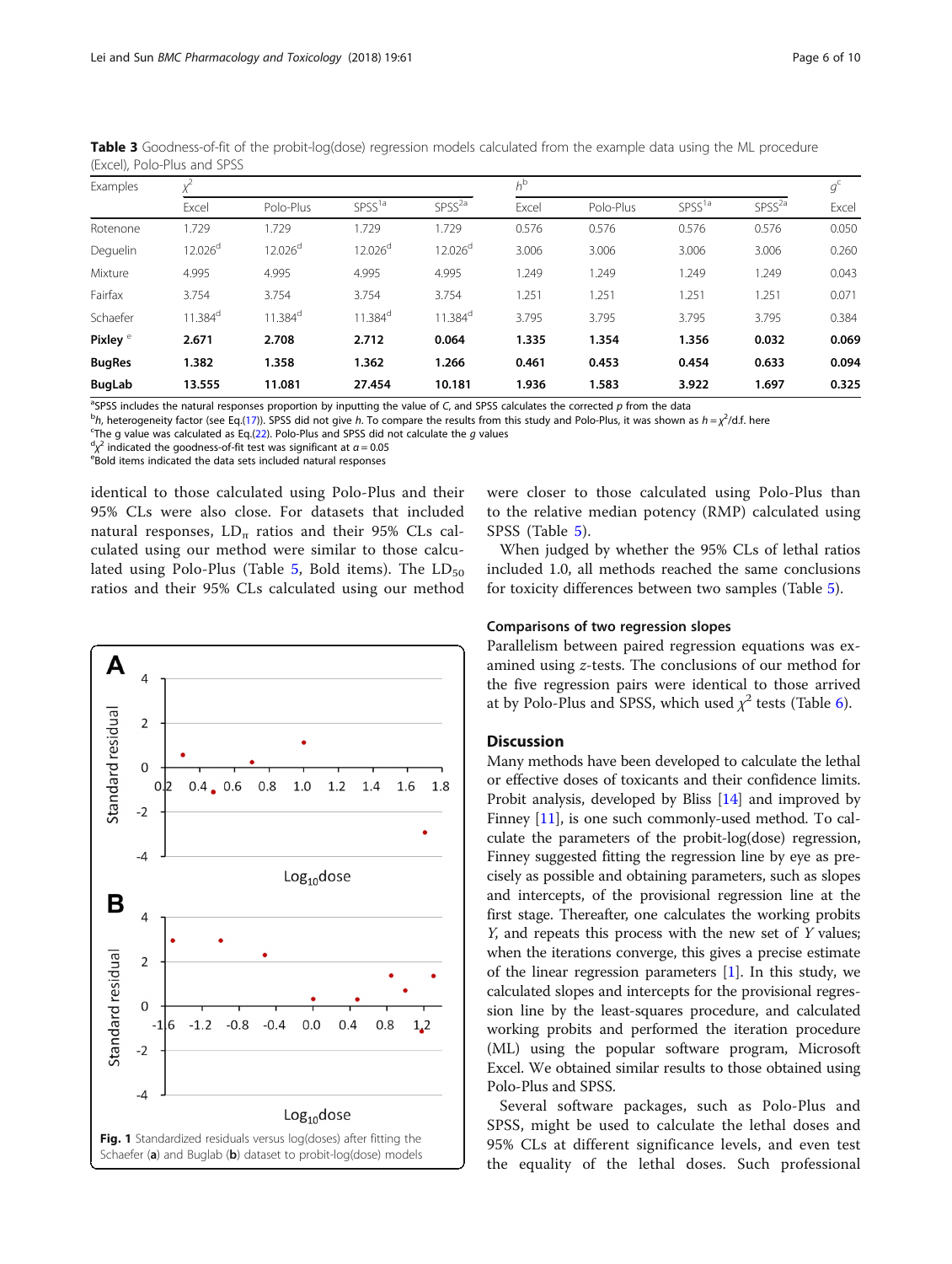<span id="page-6-0"></span>**Table 4** LD<sub>10</sub>, LD<sub>50</sub>, LD<sub>90</sub> and LD<sub>99</sub> values with their 95% CLs for the example data fitted to probit-log(dose) regression models using the ML procedure (Excel), Polo-Plus and SPSS

| Interested     | Samples             | $LD_{\pi}$ (95% CLs)      |                                   |                            |                              |  |  |  |  |
|----------------|---------------------|---------------------------|-----------------------------------|----------------------------|------------------------------|--|--|--|--|
| levels $(\pi)$ |                     | Excel                     | Polo-Plus                         | SPSS <sup>1a</sup>         | SPSS <sup>2a</sup>           |  |  |  |  |
| 10             | Rotenone            | 2.405 (1.756, 3.295)      | 2.405 (1.889, 2.833)              | 2.405 (1.889, 2.833)       | 2.405 (1.889, 2.833)         |  |  |  |  |
|                | Deguelin            | 3.229 (1.945, 5.360)      | 3.229 (0.606, 5.915)              | 3.229 (0.606, 5.915)       | 3.229 (0.606, 5.915)         |  |  |  |  |
|                | Mixture             | 1.986 (1.209, 3.263)      | 1.986 (0.889, 3.059) <sup>b</sup> | 1.986 (1.286, 2.672)       | 1.986 (1.286, 2.672)         |  |  |  |  |
|                | Fairfax             | 1.329 (0.736, 2.400)      | 1.329(0.392, 2.112)               | 1.329 (0.820, 1.782)       | 1.329 (0.820, 1.782)         |  |  |  |  |
|                | Schaefer            | 1.321 (0.872, 2.001)      | 1.321 (0.207, 2.247)              | 1.321 (0.207, 2.247)       | 1.321 (0.207, 2.247)         |  |  |  |  |
|                | Pixley <sup>C</sup> | 6.307 (3.011, 13.210)     | 6.022 (0.393, 10.588)             | 6.011 (3.765, 7.969)       | 13.252 (5.512, 18.430)       |  |  |  |  |
|                | <b>BugRes</b>       | 4.355 (1.721, 11.023)     | 3.194 (1.143, 5.583)              | 3.157 (1.373, 5.105)       | 4.174 (0.082, 11.078)        |  |  |  |  |
|                | BugLab              | 6.246 (4.714, 8.275)      | 6.145 (2.450, 8.105)              | 5.488 (0.011, 8.109)       | 4.461 (0.927, 6.696)         |  |  |  |  |
| 50             | Rotenone            | 4.845 (4.122, 5.696)      | 4.845(4.363, 5.354)               | 4.846 (4.363, 5.354)       | 4.846 (4.363, 5.354)         |  |  |  |  |
|                | Deguelin            | 9.905 (7.658, 12.812)     | 9.905 (5.090, 14.626)             | 9.905 (5.090, 14.626)      | 9.905 (5.090, 14.626)        |  |  |  |  |
|                | Mixture             | 6.366 (4.981, 8.135)      | 6.366 (4.564, 8.187)              | 6.366 (5.254, 7.484)       | 6.366 (5.254, 7.484)         |  |  |  |  |
|                | Fairfax             | 4.139 (3.240, 5.288)      | 4.139 (2.926, 5.482)              | 4.139 (3.511, 4.800)       | 4.139 (3.511, 4.800)         |  |  |  |  |
|                | Schaefer            | 3.773 (3.110, 4.579)      | 3.773 (2.198, 5.717)              | 3.773 (2.198, 5.717)       | 3.773 (2.198, 5.717)         |  |  |  |  |
|                | Pixley <sup>c</sup> | 16.967 (12.284, 23.436)   | 16.559 (8.096,24.636)             | 16.544 (13.963, 19.082)    | 24.208 (16.712, 29.114)      |  |  |  |  |
|                | <b>BugRes</b>       | 23.981 (16.593, 34.658)   | 21.413 (11. 546, 28.362)          | 21.318 (16.502, 27.590)    | 23.612 (6.574, 35.519)       |  |  |  |  |
|                | <b>BugLab</b>       | 10.638 (9.336, 12.121)    | 10.548 (7.912, 12.738)            | 9.971 (2.962, 14.238)      | 10.054 (6.699, 13.602)       |  |  |  |  |
| 90             | Rotenone            | 9.761 (7.323, 13.011)     | 9.761(8.405, 12.134)              | 9.762 (8.405, 12.134)      | 9.762 (8.405, 12.134)        |  |  |  |  |
|                | Deguelin            | 30.381 (22.388, 41.228)   | 30.381 (19.950, 77.517)           | 30.381 (19.950, 77.517)    | 30.381 (19.950, 77.517)      |  |  |  |  |
|                | Mixture             | 20.407 (14.636, 28.454)   | 20.407 (15.015, 34.190)           | 20.407 (16.596, 27.120)    | 20.407 (16.596, 27.120)      |  |  |  |  |
|                | Fairfax             | 12.892 (7.803, 21.299)    | 12.892 (8.611, 36.089)            | 12.892 (10.006, 19.424)    | 12.892 (10.006, 19.424)      |  |  |  |  |
|                | Schaefer            | 10.777 (7.559, 15.365)    | 10.777 (6.747, 50.379)            | 10.777 (6.747, 50.379)     | 10.777 (6.747, 50.379)       |  |  |  |  |
|                | Pixley <sup>c</sup> | 45.645 (25.980, 80.196)   | 45.538 (28.964, 329.883)          | 45.533 (36.541, 64.751)    | 44.222 (36.854, 63.231)      |  |  |  |  |
|                | <b>BugRes</b>       | 132.040 (52.601, 331.448) | 143.532 (88.364, 344.840)         | 143.975 (88.678, 333.43)   | 133.577 (82.497, 723.399)    |  |  |  |  |
|                | <b>BugLab</b>       | 18.118 (14.484, 22.665)   | 18.108 (14.508, 35.264)           | 18.118 (13.196, 1530.98)   | 22.662 (15.855, 84.406)      |  |  |  |  |
| 99             | Rotenone            | 17.278 (10.761, 27.743)   | 17.278(13.588,24.958)             | 17.278 (13.588, 24.958)    | 9.762 (8.405, 12.134)        |  |  |  |  |
|                | Deguelin            | 75.759 (44.790, 128.141)  | 75.759 (39.827, 460.545)          | 75.759 (39.827, 460.545)   | 75.759 (39.827, 460.545)     |  |  |  |  |
|                | Mixture             | 52.753 (29.785, 93.433)   | 52.753 (32.074, 135.526)          | 52.753 (37.441, 87.710)    | 52.753 (37.441, 87.710)      |  |  |  |  |
|                | Fairfax             | 32.548 (13.574, 78.046)   | 32.548 (16.589, 209.890)          | 32.548 (21.149, 67.448)    | 32.548 (21.149, 67.448)      |  |  |  |  |
|                | Schaefer            | 25.356 (13.882, 46.314)   | 25.356 (12.119, 412.504)          | 25.356 (12.119, 412.504)   | 25.356 (12.119, 412.504)     |  |  |  |  |
|                | Pixley <sup>C</sup> | 102.28 (38.072, 274.763)  | 103.882 (49.732,4503.346)         | 103.939 (71.350,196.711)   | 72.273 (53.911,155.013)      |  |  |  |  |
|                | <b>BugRes</b>       | 530.489 (109.45, 2571.23) | 676.988 (295.27, 3261.06)         | 683.244 (302.10, 2931.66)  | 548.646 (209.66, 26, 126.13) |  |  |  |  |
|                | <b>BugLab</b>       | 27.97 (19.047, 41.067)    | 28.133 (19.726, 97.529)           | 29.481 (17.762, 174,201.0) | 43.958 (24.635, 485.621)     |  |  |  |  |

<sup>a</sup>SPSS includes the natural responses proportion by inputting the value of C, and SPSS calculates the corrected p from the data behavior of the state of the state of the state of the state of the state of the state of the <sup>b</sup>Data in italic brackets indicated that he 95% CLs of LDπ calculated using Polo-Plus were not identical to those calculated using SPSS Bold items indicated the data sets included natural responses

statistical programs are difficult to handle for common toxicologists and environmental ecologists, and are easily abused. Excel in the Microsoft Office Package is the most popular statistical program around the globe. As to the Excel spreadsheet developed in this study, the users are easily to trace the procedure which is used to solve the regression equations, and calculate the CLs of a lethal dose and also the lethal dose ratios. They may further redevelop it easily according to their request.

 $\chi^2$  values were used as indicators of the goodness-of-fit of the probit-log(dose) regressions as the iteration proceeded. The equations

$$
\chi^2 = \sum n w (y - \overline{y})^2 - \frac{\left(\sum n w (x - \overline{x})(y - \overline{y})\right)^2}{\sum n w (x - \overline{x})}
$$
(27)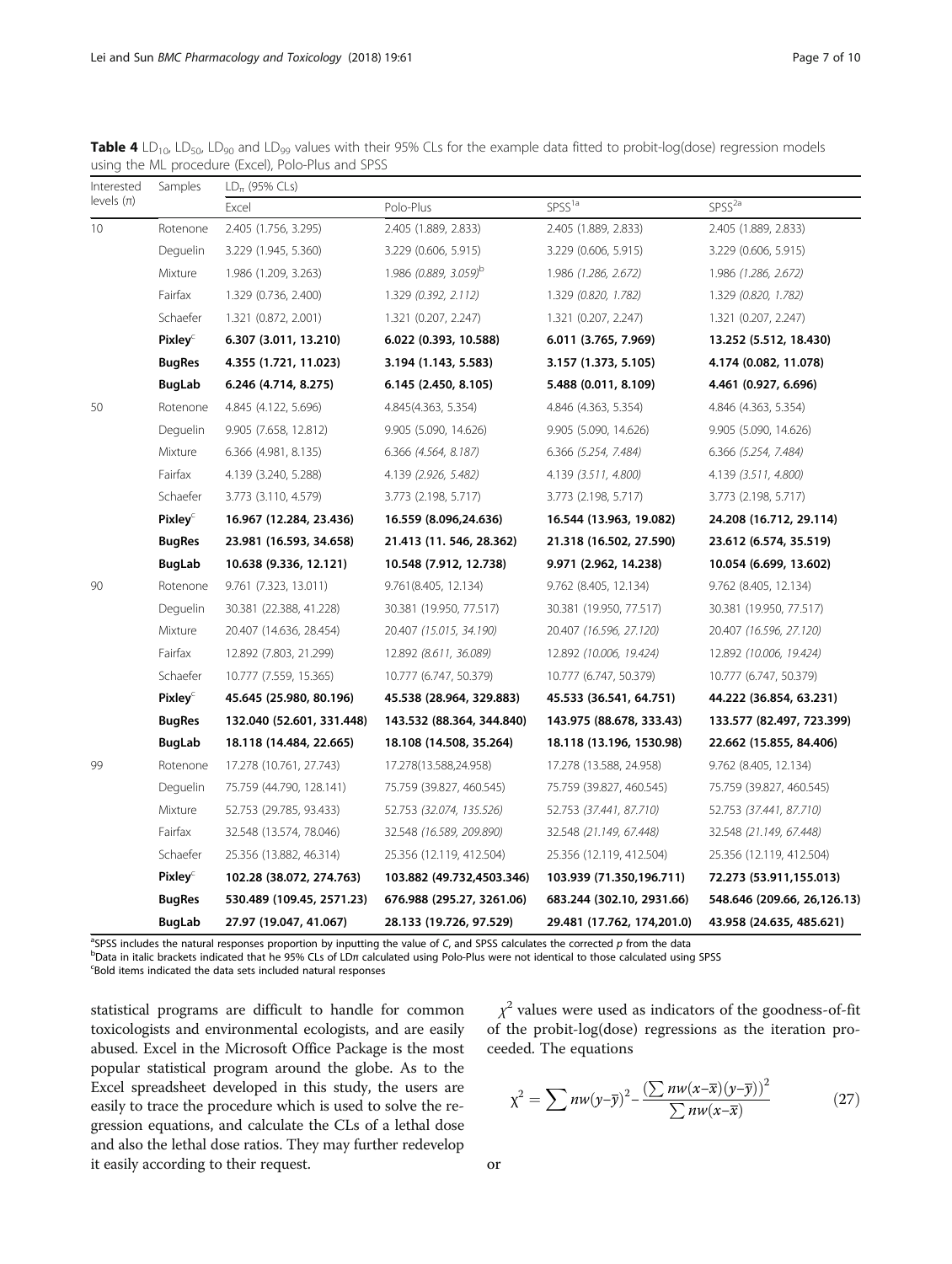| Interested     | Comparison                  | Lethal ratio (95%CL)     | RMP (95%CL) <sup>a</sup> |                         |  |
|----------------|-----------------------------|--------------------------|--------------------------|-------------------------|--|
| levels $(\pi)$ |                             | Excel                    | Polo-Plus                | SPSS <sup>2b</sup>      |  |
| 10             | Rotenone/Dequelin           | 0.745(0.496, 1.119)      | 0.745 (0.494, 1.122)     |                         |  |
|                | Rotenone/Mixture            | 1.211 (0.812, 1.808)     | 1.211 (0.805, 1.824)     |                         |  |
|                | Fairfax/Scheafer            | 1.006 (0.645, 1.569)     | 1.006 (0.642, 1.577)     |                         |  |
|                | Fairfax/Pixley <sup>c</sup> | 0.211(0.128, 0.346)      | $0.221$ (0.132, 0.369)   |                         |  |
|                | BugRes/BugLab               | 0.697(0.376, 1.293)      | 0.520 (0.238, 1.138)     |                         |  |
| 50             | Rotenone/Dequelin           | $0.489$ (0.398, 0.602)   | 0.489(0.397, 0.603)      | 0.455 (0.173, 0.793)    |  |
|                | Rotenone/Mixture            | $0.761$ (0.623, 0.929)   | $0.761$ $(0.621, 0.933)$ | 0.710 (0.440, 1.005)    |  |
|                | Fairfax/Scheafer            | 1.097 (0.905, 1.329)     | 1.097 (0.902, 1.335)     | 1.106 (0.811, 1.550)    |  |
|                | Fairfax/Pixley <sup>c</sup> | 0.244(0.198, 0.301)      | 0.250(0.201, 0.311)      | $0.261$ (0.045, 0.571)  |  |
|                | BugRes/BugLab               | 2.254 (1.753, 2.898)     | 2.030 (1.478, 2.787)     | 3.898 (0.455, 4701.677) |  |
| 90             | Rotenone/Deguelin           | $0.321$ $(0.243, 0.425)$ | $0.321$ $(0.241, 0.428)$ |                         |  |
|                | Rotenone/Mixture            | $0.478$ (0.357, 0.642)   | 0.478 (0.354, 0.646)     |                         |  |
|                | Fairfax/Scheafer            | 1.196 (0.819, 1.747)     | 1.196 (0.814, 1.758)     |                         |  |
|                | Fairfax/Pixley $\epsilon$   | $0.282$ (0.189, 0.422)   | $0.283$ (0.186, 0.430)   |                         |  |
|                | BugRes/BugLab               | 7.288 (4.014, 13.232)    | 7.926 (4.077, 15.412)    |                         |  |
| 99             | Rotenone/Deguelin           | $0.228$ (0.142, 0.366)   | 0.228(0.140, 0.371)      |                         |  |
|                | Rotenone/Mixture            | 0.328(0.199, 0.539)      | 0.328(0.197, 0.546)      |                         |  |
|                | Fairfax/Scheafer            | 1.284 (0.667, 2.469)     | 1.284 (0.661, 2.493)     |                         |  |
|                | Fairfax/Pixley              | 0.318(0.158, 0.642)      | 0.313(0.151, 0.651)      |                         |  |
|                | BugRes/BugLab               | 18.968 (6.820, 52.753)   | 24.064 (7.520, 77.007)   |                         |  |

<span id="page-7-0"></span>Table 5 Lethal dose ratios for the examples fitted to the probit-log(dose) regression models calculated by the ML procedure (Excel), Polo-Plus and SPSS

<sup>a</sup>RMP, relative median potency. We did not show the RMP of SPSS by inputting C methods because of different C values in the two samples because of different C values in the two samples

 $^{b}$ SPSS calculates the corrected p from the data. We did not calculate RMP with SPSS by inputting C methods because of different C values in the two samples Bold items indicated the data sets included natural responses in the control group

$$
\chi^2 = \sum \frac{(r - nP)^2}{nP(1 - P)}\tag{28}
$$

could also be applied  $[1]$  $[1]$  $[1]$ . When there were no natural responses in the datasets, these two equations, along with Eq.  $(15)$  $(15)$ , gave the same results when the iterations converged, and these results were identical to those produced by Polo-Plus and SPSS. When the datasets included natural responses, Eq. [\(27](#page-6-0)) always gave the smallest  $\chi^2$  value, Eq. (28) always gave the largest value, while Eq. ([15](#page-2-0)) gave an intermediate value which was closer to the output of Polo-Plus and SPSS (data not shown). During iteration for some datasets, the  $\chi^2$  values produced from all these three equations might increase [\[1](#page-9-0)]. Most regression models converged after several iterations, and we reported the results after 20 iterations, as this was the default maximum used by SPSS.

Strictly speaking, the 95% CLs of  $LD_{\pi}$  were the values of  $x$  for which the boundaries of the fiducial band attained the relevant value of  $y_{\pi}$ . The exact CLs of  $\theta_{\pi}$ could be calculated by constructing the variance matrices of the slope ( $var(\beta)$ ) and intercept ( $var(\alpha)$ ) and their covariance  $(cov(\alpha,\beta))$  matrices as follow [[1,](#page-9-0) [9\]](#page-9-0):

Table 6 Tests of parallelism between the probit-log(dose) regression lines calculated using the ML procedure (Excel), Polo-Plus and SPSS

| Comparison           | Excel |             | Polo-Plus       |             | SPSS <sup>2a</sup> |             |
|----------------------|-------|-------------|-----------------|-------------|--------------------|-------------|
|                      |       | Parallelism | $X$ (d, f, = 1) | Parallelism | $X(d.f. = 1)$      | Parallelism |
| Rotenone vs Dequelin | 2.844 | Rejected    | 8.41            | Rejected    | 10.216             | Rejected    |
| Rotenone vs Mixture  | 3.049 | Rejected    | 9.68            | Rejected    | 9.284              | Rejected    |
| Fairfax vs Scheafer  | 0.475 | Accepted    | 0.23            | Accepted    | 0.000              | Accepted    |
| Fairfax vs Pixley    | 0.720 | Accepted    | 0.36            | Accepted    | 0.598              | Accepted    |
| BugRes vs BugLab     | 3.821 | Rejected    | 22.10           | Rejected    | 24.840             | Rejected    |

aWe did not compare parallelism among the regression lines calculated by SPSS by inputting C methods because of different C values in the two samples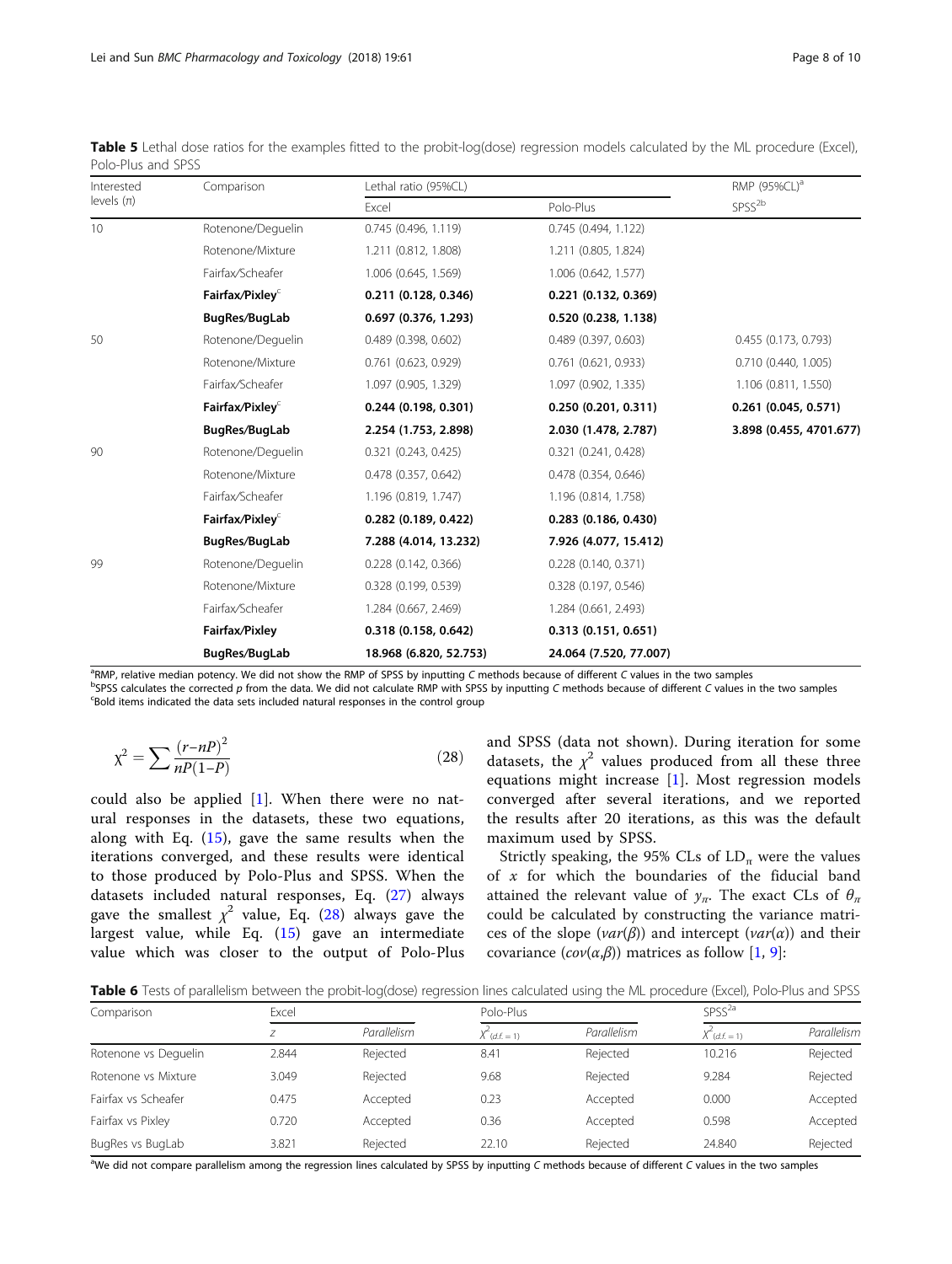<span id="page-8-0"></span>
$$
\theta_{\pi} + \frac{g}{1-g} \left( \theta_{\pi} - \frac{cov(\alpha, \beta)}{var(\beta)} \right)
$$
  
 
$$
\pm \frac{t}{\beta(1-g)} \sqrt{var(\alpha) - 2\theta_{\pi} cov(\alpha, \beta) + \theta_{\pi}^2 var(\beta) - g \left( var(\alpha) - \frac{cov(\alpha, \beta)^2}{var(\beta)} \right)}.
$$
  
(29)

It has been theorized that, in practice, the method for determining 95% CLs of  $LD_{\pi}$  most often performed sufficiently good based on a trustworthy value for the variance of  $\theta_{\pi}$  as Eq. [\(20\)](#page-2-0) [\[1,](#page-9-0) [15\]](#page-9-0). It was suggested that 95% CLs of LD<sub>π</sub> could be calculated using the formula  $10^{\theta_{\pi}\pm 1.96\sigma(\theta_{\pi})}$ [[15](#page-9-0)]. The results of this equation were close to those calculated using Eq.  $(29)$  when the dose number  $(k)$  was large (e.g., close to 10), while the CLs were much narrow than those calculated exactly using Eq.  $(29)$  when k was small. By contrast, the results given by Eq.  $(21)$  $(21)$  $(21)$  were nearer to those calculated exactly at different levels of k. The 95% CLs of  $LD_{\pi}$  calculated using Polo-Plus were often identical to those calculated using SPSS when there was no natural response, with some exceptions (e.g., the Mixture and Fairfax data; Table  $4$ , italic brackets, although the g values were not large for both of these cases).

While it is common to find estimates of LDs obtained from probit analyses in the toxicology literature, it is less common to find a hypothesis test procedure to determine whether estimated differences between LDs are statistically significant [\[16](#page-9-0)]. Relative potency has been frequently used [\[1](#page-9-0), [4](#page-9-0)], but this method assumes the regression lines being compared are parallel. When the regression lines were parallel, the LDs and their 95% CLs for two toxicants calculated from the two datasets simultaneously were similar to those calculated from the datasets separately. However, when the regression lines were not parallel, the LDs and their 95% CLs calculated from the two datasets simultaneously were quite different from those calculated from the datasets separately.

In cases where the data are suggestive of a trend toward significant differences between  $LD_{50}$ s, the use of non-overlapping  $CLs$  for  $LD<sub>50</sub>$  values has frequently been proposed as a criterion for assessing significance, while use of this criterion is thought to be conservative [[17,](#page-9-0) [18\]](#page-9-0). An alternative method involves calculating the variances of  $\theta_{\pi}$  using the delta-method:

$$
var(\theta_{\pi}) = \frac{1}{\beta^2} \left[ var(\alpha) + 2\theta_{\pi} cov(\alpha, \beta) + \theta_{\pi}^2 var(\beta) \right], \quad (30)
$$

calculating the ratio of the LDs as in Eq.  $(24)$  $(24)$ , then calculating the 95% CLs of the ratio as in Eq.  $(25)$  $(25)$  [\[2](#page-9-0)]. If the 95% CLs of the ratio include 1.0, the LDs of the two samples are not significantly different. We followed this procedure in this study, but we calculated the standard error of  $\theta_{\pi}$  as in Eq.[\(20\)](#page-2-0) by the maximum likelihood procedure. We obtained 95% CLs of the LD ratio similar to those obtained using Polo-Plus.

Biologically, the slope of a probit or logit regression line represents the change in the proportion of responders per unit change in dose. Toxicological evidence suggested that the slope of a dose–response regression line reflected host enzyme activity [\[19](#page-9-0)]. Thus, non-parallel lines might indicate different modes of action of the two toxicants. Parallelism between regression pairs was essential for determining the level at which to compare the effects of two toxicants. Generally, there were three main categories of parallelism: (i) the two regression lines were statistically parallel (e.g., Fairfax vs Pixley; Fig. 2a); (ii) the two regression lines were not statistically parallel but did not cross